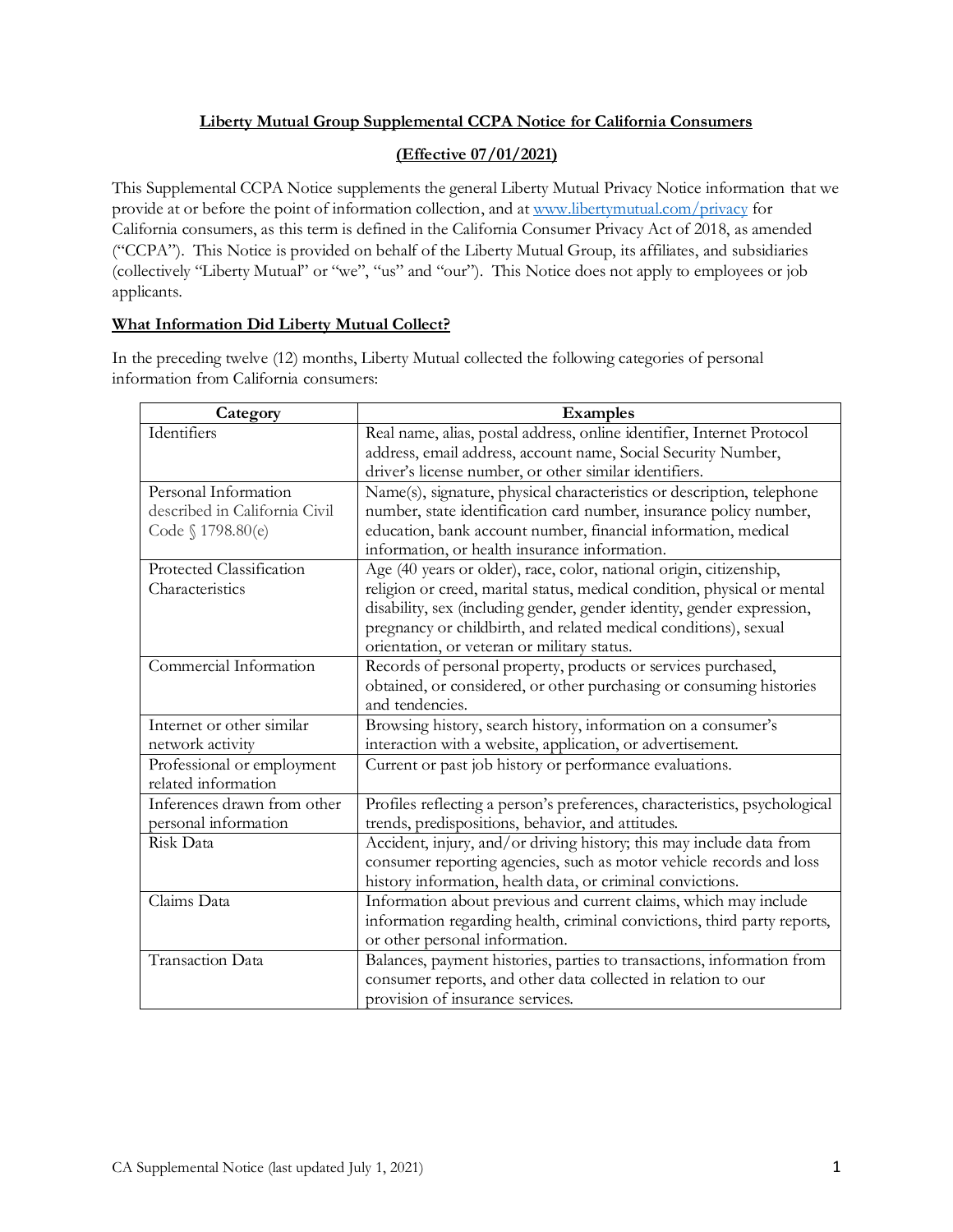### **How Did Liberty Mutual Collect This Information?**

In the preceding twelve (12) months, Liberty Mutual obtained personal information about California consumers from the following categories of sources:

- **Information you provide to us directly**, including information provided in your insurance application or other forms and online via event registration forms, newsletter subscriptions, the auto quoting application, home quoting application, life quoting tools, claims service online reporting, disability claim or leave of absence online reporting, safety and health online catalog order form, risk strategies library registration, online customer service, tuition insurance quoting application, and through Liberty Mutual Rewards;
- **Information we collect or receive from third parties**, including brokers you have communicated with in relation to your policy, insurance applications you have completed or that brokers have completed on your behalf, your business dealings with us and other companies including, but not limited to, your claims and payment history, transactions, limits and rates, information required for billing and payments to/from motor vehicle departments, inspection services, medical providers, anti-fraud databases, court judgments and other databases, government entities, advertising networks, data analytics providers, data brokers, , witnesses, experts, loss adjusters, and claim handlers;
- **Social Networks:** You may choose to utilize your social media profile from social networking sites, such as Facebook or Twitter, to access content on our website. By doing so, you specifically grant permission and authorize us to collect, store, and use authorized personal information from these sites as indicated during the authorization process;
- **Publicly available sources**; and/or
- **Our subsidiaries and affiliates.**

## **How Did Liberty Mutual Use This Information?**

In the preceding twelve (12) months, Liberty Mutual collected personal information from California consumers for the following purposes:

- market, sell and provide insurance to California consumers;
- determine your eligibility for a quote;
- calculate your premium;
- administer your claims, if any;
- answer questions and provide notifications;
- support day-to-day business operations and insurance related functions;
- detect security incidents, protecting against fraudulent or illegal activity, and to comply with regulatory and law enforcement authorities;
- confirm your identity and service your policy;
- conduct claims investigations, medical examinations, inspections, appraisals, roadside assistance, rental car replacement, or repairs;
- provide customer and technical support;
- enhance your customer experience and improve our products and services;
- to provide, support, personalize, and develop our website, products and services;
- create, maintain, customize, and secure accounts;
- conduct analytics and measurements to better identify, understand, and manage risk;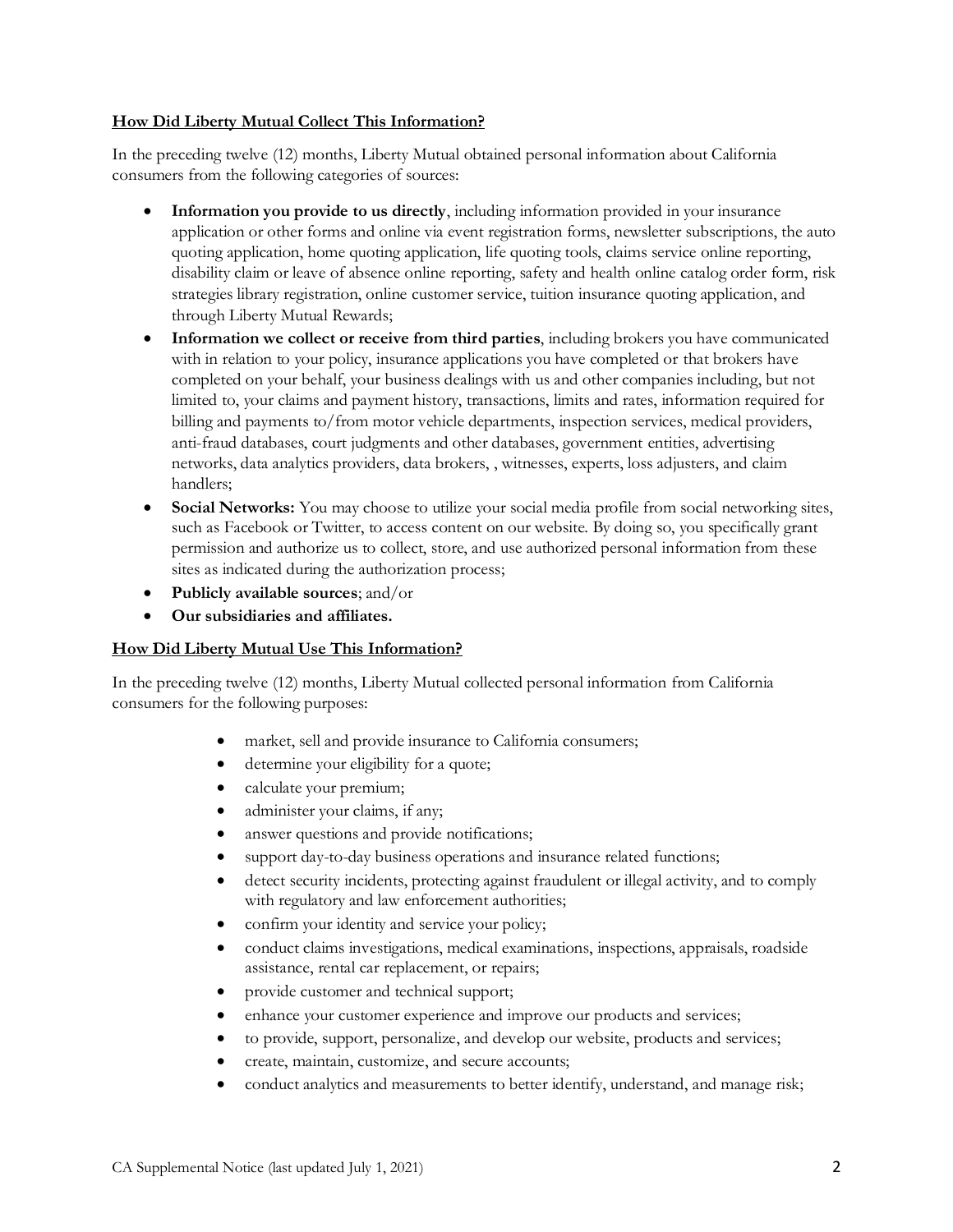- conduct audits related to a current interaction with a consumer and concurrent transactions;
- undertake internal research for technological development;
- develop and offer new products and services;
- market products and services, including with strategic partners;
- exercising and defending our legal rights and positions;
- managing risk and securing our systems, assets, infrastructure, and premises;
- to respond to law enforcement requests and as required by applicable law, court order, or governmental regulations;
- to fulfill Liberty Mutual contractual obligations;
- to help ensure the safety and security of Liberty Mutual staff, assets, and resources, which may include, but is not limited to, physical and virtual access controls and access rights management; supervisory controls and other monitoring and reviews, as allowed by law; and emergency and business continuity management; and/or
- as described at or before the point of collecting personal information; and
- as otherwise permitted by federal or state law.

## **With Whom Did Liberty Mutual Share Personal Information**

In the preceding twelve (12) months, Liberty Mutual shared the personal information of California consumers with the following categories of third parties:

- Liberty Mutual affiliates;
- Service Providers (such as auto repair facilities, towing companies, property inspectors, and independent adjusters);
- Insurance support organizations;
- Brokers and agents;
- Government entities (e.g., regulatory, quasi-regulatory, tax or other authorities, law enforcement agencies, courts, arbitrational bodies, and fraud prevention agencies);
- Consumer reporting agencies;
- Advisors including law firms, accountants, auditors, and tax advisors;
- Insurers, re-insurers, policy holders, and claimants;
- Group policyholders (for reporting claims data or an audit);
- Advertising networks, data analytics providers, and social networks;
- Service providers and affiliates for actuarial or research studies; and/or
- As permitted by law.

## **Categories of Personal Information Disclosed for a Business Purpose**

In the preceding twelve (12) months, Liberty Mutual has not sold personal information regarding California consumers.

In the preceding twelve (12) months, Liberty Mutual disclosed the following categories of personal information regarding California consumers for a business purpose:

Identifiers Personal Information<br>Protected Classification Characteristics Inferences drawn from Commercial Information Risk Data

Inferences drawn from other personal information Internet or other similar network activity Professional or employment related information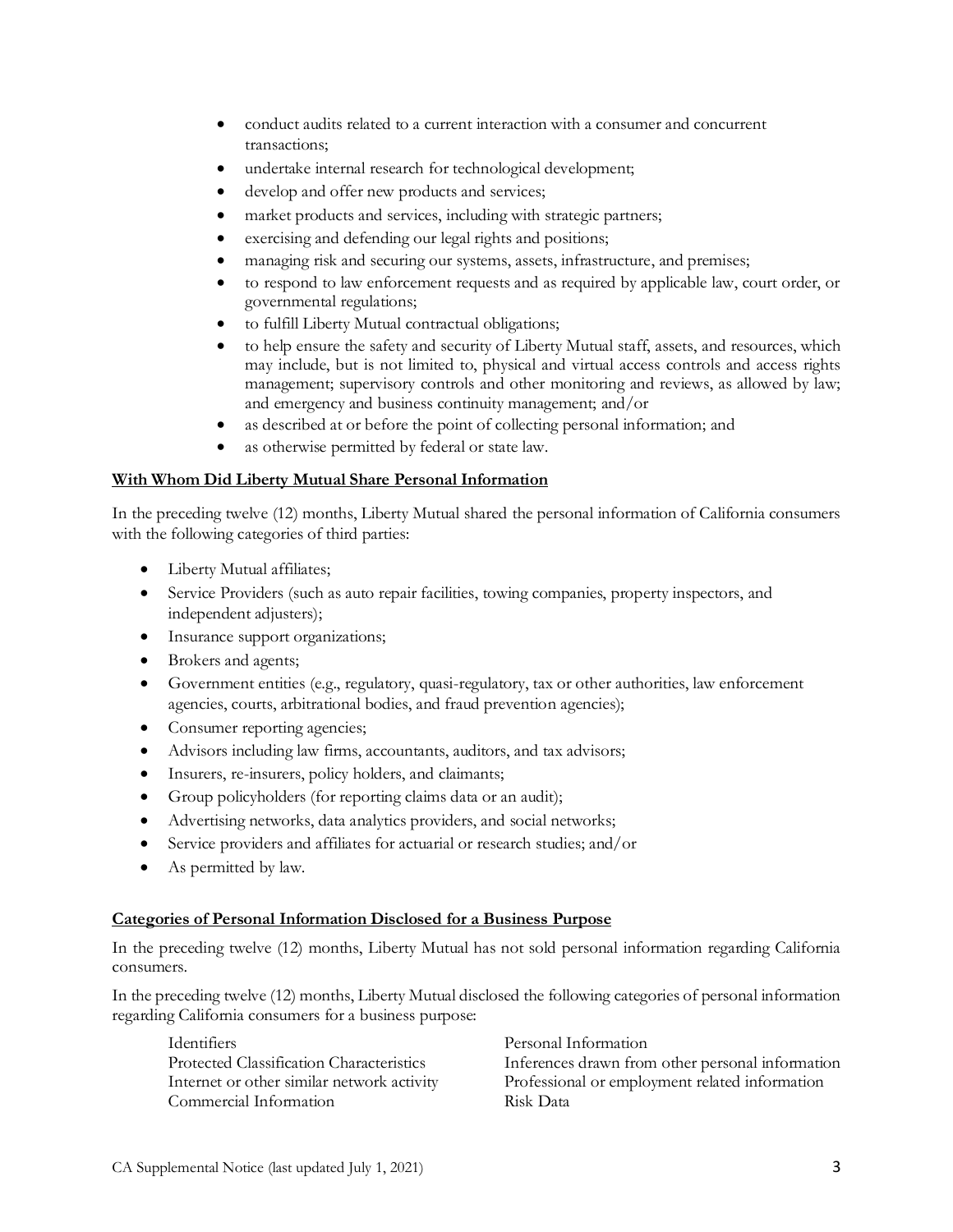#### Claims Data Transaction Data

## **California Consumer Rights Under the CCPA**

The CCPA provides California consumers with specific rights regarding personal information. California consumers have the right to request that Liberty Mutual disclose what personal information it collects, uses, discloses, and sells. These rights are subject to certain exceptions, including for example, if the personal information was collected pursuant to Gramm-Leach-Bliley, the privacy law regulating insurance companies. Our response to your exercise of rights may be limited as permitted under law.

#### **Access or Deletion**

You may have the right to request that Liberty Mutual disclose certain information to you about our collection and use of your personal information in the twelve (12) months preceding such request, including a copy of the personal information we have collected. You also may have the right to request that Liberty Mutual delete personal information that Liberty Mutual collected from you, subject to certain exceptions. Once Liberty Mutual receives and verifies your consumer request, we will delete your personal information from our systems, unless an exception applies.

Specifically, you have the right to request that we disclose the following to you, in each case, in the twelve (12) month period preceding your request:

- the categories of personal information we have collected about you;
- the categories of sources from which the personal information was/is collected;
- our business or commercial purpose for collecting personal information;
- the categories of third parties with whom we share personal information;
- the specific pieces of information we have collected about you;
- the categories of personal information about you, if any, that we have disclosed for monetary or other valuable consideration, and the categories of third parties to which we have disclosed the information, by category or categories of personal information for each third party to which we disclosed the personal information; and/or
- the categories of personal information about you that we disclosed for a business purpose.

To the extent Liberty has your Social Security Number, Driver's License Number or any other governmentissued identification information for you, we do not provide access to this information pursuant to best security practices, CCPA, and any related regulations.

## **Exercising Access and Deletion Rights**

To exercise the access or deletion rights described above, a verifiable consumer request may be made to Liberty Mutual by either:

- Calling: 800-344-0197
- Online: www.libertymutualgroup.com/privacy-policy/data-request
- Mail: Liberty Mutual Insurance Company 175 Berkeley St., 6th Floor Boston, MA 02116 Attn: Privacy Office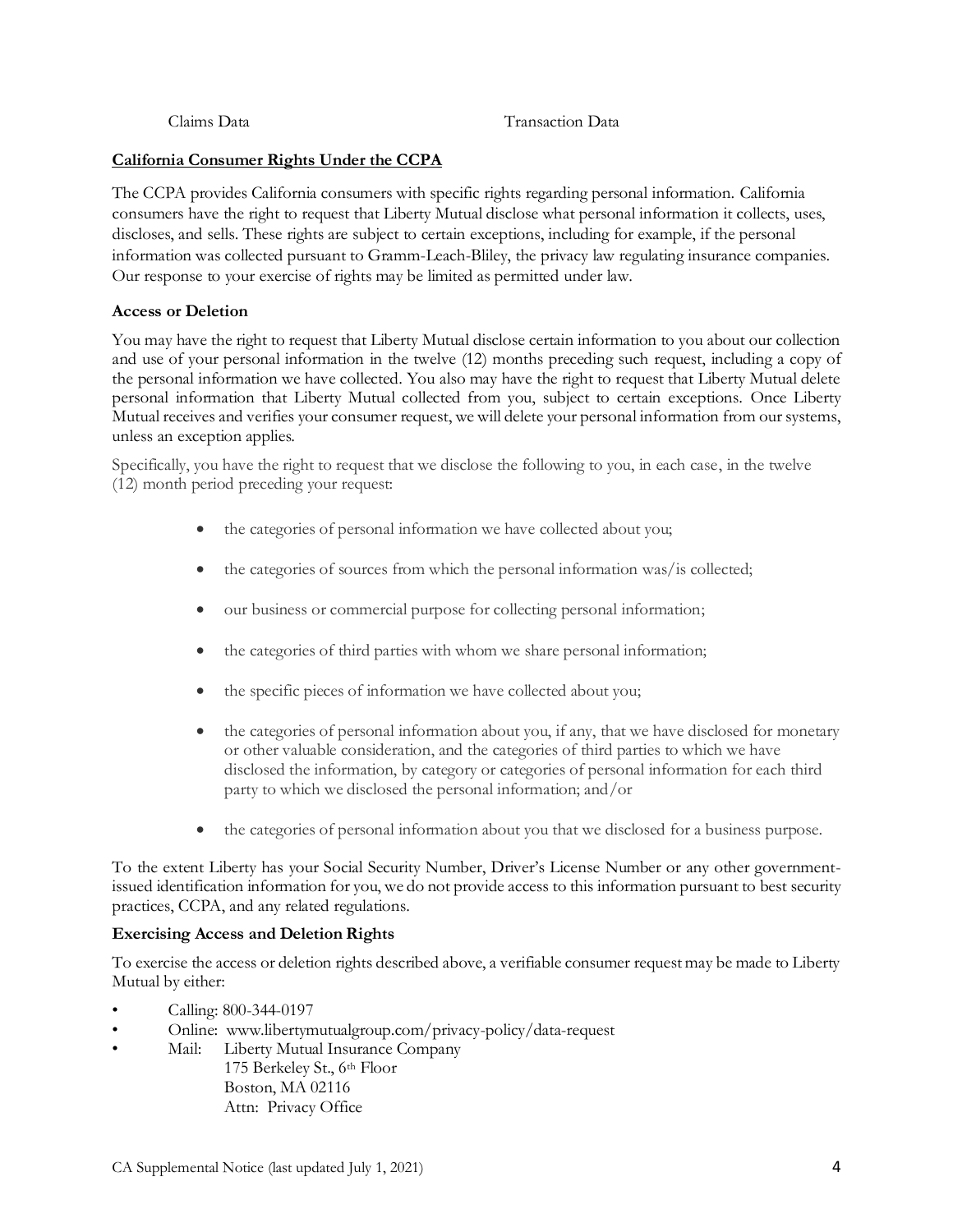Limited personal information will be required for verification purposes. The specific elements may vary depending on the nature of your relationship with Liberty Mutual, but will typically include name, address, phone number, date of birth, and a description of your relationship with Liberty Mutual.

Only you, or someone legally authorized to act on your behalf, may make a verifiable consumer request related to your personal information. You may also make a verifiable consumer request on behalf of your minor child.

A California consumer may use an authorized agent to submit a right to know request or a request to delete. Liberty Mutual may require the authorized agent to provide proof that the consumer gave the agent signed permission to submit the request. To use an authorized agent, the California consumer must provide the agent with written authorization. In addition, the California consumer may be required to verify their own identity with Liberty Mutual and we may ask you to directly confirm that you provided the authorized agent permission to submit the request.

We may deny a request from an agent that does not submit proof that they have been authorized by the California consumer to act on their behalf. Such requirements, however, will not apply where a California consumer has provided the authorized agent with power of attorney pursuant to Cal. Prob. Code Sections 4000 to 4465. For any questions regarding an authorized agent request, please contact the Liberty Mutual Privacy Office as described in the contact section below.

You may only make a verifiable consumer request for access or deletion twice within a twelve (12) month period. The verifiable consumer request must provide sufficient information that allows Liberty Mutual to reasonably verify that you are the person about whom Liberty Mutual collected personal information or an authorized representative of such person; and describe your request with sufficient detail that allows Liberty Mutual to properly understand, evaluate, and respond to it. If Liberty Mutual is unable to verify you based on the information you have provided and the information contained in our systems, Liberty Mutual will advise you that we cannot complete your request based on inability to verify you.

Beginning January 1, 2021, in the event that Liberty Mutual, alone or in combination, buys, receives for Liberty Mutual's commercial purposes, sells, or shares for commercial purposes the personal information of 10,000,000 or more consumers in a calendar year, we will compile relevant metrics for the previous calendar year and disclose, by July 1 of every calendar year, the compiled metrics in this privacy notice or post the metrics on our website and link to the metrics from this privacy notice.

## **Response Timing**

Liberty Mutual endeavors to respond to a verifiable consumer request within forty-five (45) days of its receipt. If more time is needed, Liberty Mutual will inform you of the reason and extension period in writing.

Any disclosures that will be provided will only cover the twelve (12) month period preceding our receipt of the verifiable consumer request. If Liberty Mutual is unable to fulfill your request, you will be provided with the reason that the request cannot be completed.

We may deliver the personal information to you through your account, if you maintain an account with us, or electronically, or by mail at your option. If electronically, then we will deliver the information in a portable and, to the extent technically feasible, in a readily useable format that allows you to transmit the information from one entity to another without hindrance.